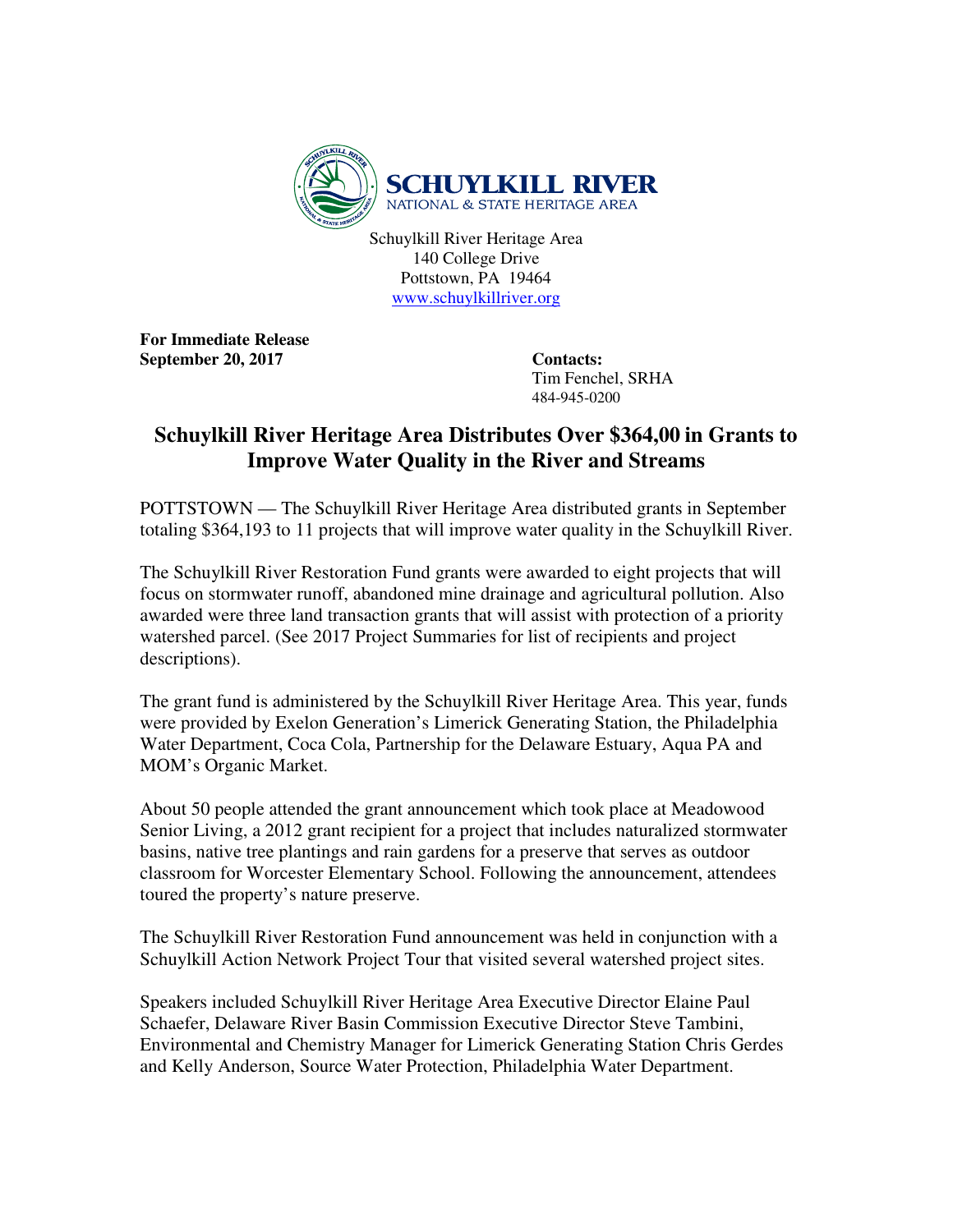"Over the past 12 years, the Schuylkill River Restoration Fund has distributed \$3.3 million—and leveraged another \$5 million—for 95 projects that improve water quality in the Schuylkill River watershed," said Schuylkill River Heritage Area Executive Director Elaine Paul Schaefer. "The success of this fund is the result of a combined effort from non-profit, government, and private sectors working together to protect the Schuylkill River, which is a source of drinking water for 1.5 million people and an important driver for the economies of the communities in its watershed."

Grant recipients were carefully selected by an advisory committee consisting of: Exelon Generation, Delaware River Basin Commission, Philadelphia Water Department, Environmental Protection Agency, Pennsylvania Department of Environmental Protection, Partnership for the Delaware Estuary, Schuylkill River Heritage Area, Aqua PA, and the Schuylkill Action Network.

"It is a real pleasure for me to be with you today at Meadowood Senior Living, a 2012 Schuylkill River Restoration Fund grant awardee, as we announce this year's grant recipients," said Delaware River Basin Commission (DRBC) Executive Director Steve Tambini. "The Schuylkill River, the largest tributary to the Delaware, has truly benefitted from the nearly 100 grassroots water quality improvement projects funded by the SRRF since 2006, and the DRBC is proud to be a part of this very worthwhile partnering effort."

This year, fund donations came from Exelon Generation (\$186,812), Philadelphia Water Department (\$100,000), Aqua PA (\$15,000) and MOM's Organic Market (\$1,414). All funds not distributed this year will be rolled over into 2018.

The Land Transaction Assistance Grants program provides matching grants of up to \$4,000 per project to pay for costs associated with property purchases and conservation easements on high priority lands for water quality and habitat protection.

Exelon has provided over \$2.4 million to the Schuylkill River Restoration Fund since it was founded in 2005; the Philadelphia Water Department has contributed \$800,000 over the past eight years. Aqua PA has donated \$40,000, Coca Cola has given \$26,000, MOM's Organic Market over \$3,000 and Partnership for the Delaware Estuary \$12,000.

The Schuylkill Action Network and the Schuylkill River Heritage Area continue to seek additional contributors in an effort to further expand the fund.

The fund was originally created under a Delaware River Basin Commission docket approved in 2004 and Exelon Generation's desire to support restoration efforts in the Schuylkill River and its tributaries.

The Philadelphia Water Department's contribution to the fund is leveraged by other watershed partners and is directed towards addressing stormwater management and pollution mitigation projects upstream of the City's two drinking water intakes on the Schuylkill River.